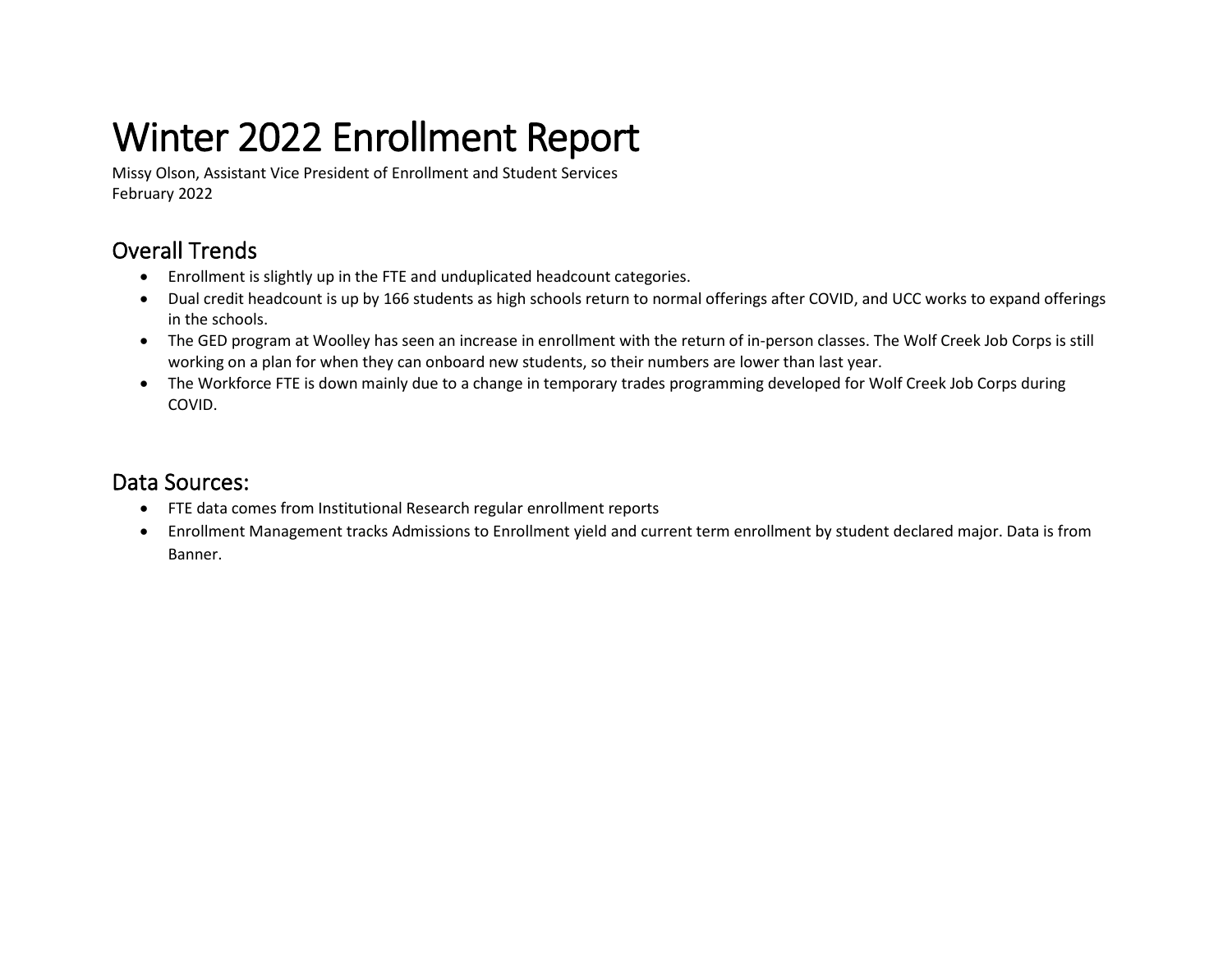### **Enrollment and FTE for All Areas of College**

The first chart compares Winter Term 2022, Week 7, with Winter Term 2021, Week 7. It details the differences in Total FTE, Reimbursable FTE, Unduplicated Overall Headcount, Unduplicated Credit Headcount, and Registered Credit Hours.

| Summary |                         |        |      |       |    |      |
|---------|-------------------------|--------|------|-------|----|------|
|         | SUMMARY - WINTER 2022   |        |      |       |    |      |
|         | WEEK 7                  |        |      |       |    |      |
|         | Total FTE               | 544.01 | up   | 10.18 | or | 1.9% |
|         | Reimb FTE               | 493.29 | up   | 0.89  | or | 0.2% |
|         | Unduplicated Headcount  | 3.057  | up   | 129   | or | 4.4% |
|         | Undup Credit Headcount  | 1.817  | down | 114   | or | 5.9% |
|         | Registered Credit Hours | 18,045 | down | 111   | or | 0.6% |

The second chart provides additional detail by each area of the college for both enrollment (headcount) and FTE.

|                           | <b>Enrollment</b> | Percent change<br>from previous<br>winter | <b>FTE</b>       | Percent change |
|---------------------------|-------------------|-------------------------------------------|------------------|----------------|
| <b>Total</b>              | 3,057             | $+4.41%$                                  | 544.01           | $+1.91%$       |
| Undergraduate             | $1,642*$          | $-9%$                                     | 467.33           | $+2.56%$       |
| <b>Dual Credit</b>        | 493               | $+50.7%$                                  | Part of UG FTE** |                |
| Workforce                 | 781*              | $+18.6%$                                  | 45.99            | $-2.41%$       |
| <b>Adult Basic Skills</b> | 141               | $+1%$                                     | 30.69            | $-1%$          |

#### **Unduplicated Headcount and FTE by Area, Winter 2022, Week 7**

\*In some CTE categories, there are both undergraduate and workforce students, so there may be slight discrepancies.

\*\*Dual credit students are broken out by headcount but are included in the overall undergraduate FTE.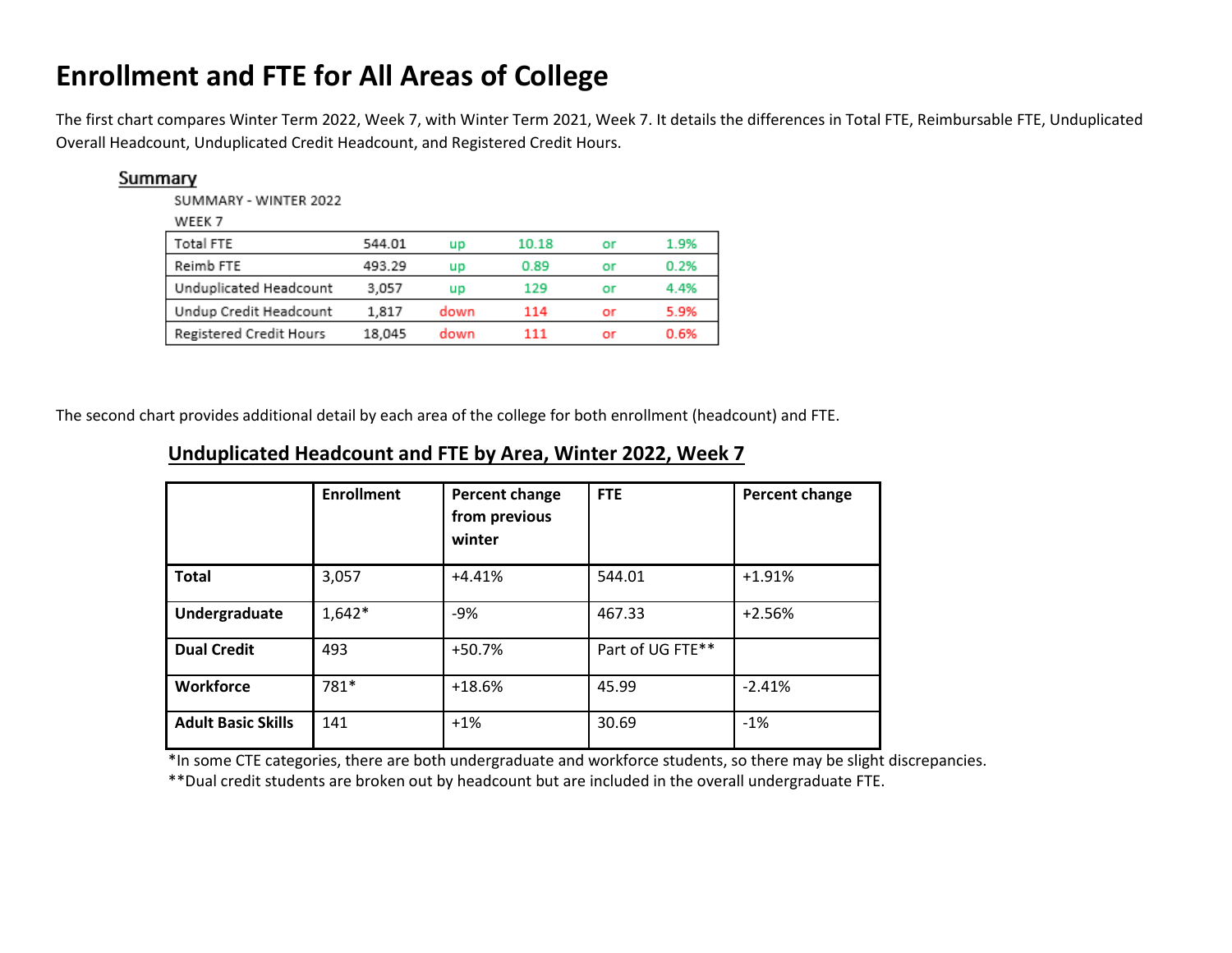## **Winter Credit Enrollment Trends**

The following table details three key components of the enrollment funnel:

- Enrollment (student is registered in a course for winter term). This includes new and continuing students.
- Number of winter term admissions applications by program.
- Number of those same admissions applications converted to an actual enrollment for that term. Some students apply one term and end up enrolling in future terms.

|                                         | Area                     | <b>Winter 2018</b>                                         |                                                                        | Winter 2019                                         |                                                            | Winter 2020                                                     |                                              |                                                            | Winter 2021                                                     |                                              |                                                            | <b>Winter 2022</b>                                                     |                                              |                                                            |                                                                        |                                              |
|-----------------------------------------|--------------------------|------------------------------------------------------------|------------------------------------------------------------------------|-----------------------------------------------------|------------------------------------------------------------|-----------------------------------------------------------------|----------------------------------------------|------------------------------------------------------------|-----------------------------------------------------------------|----------------------------------------------|------------------------------------------------------------|------------------------------------------------------------------------|----------------------------------------------|------------------------------------------------------------|------------------------------------------------------------------------|----------------------------------------------|
| House                                   |                          | <b>Total</b><br><b>Enrollment</b><br>(Student<br>Declared) | <b>Admissions</b><br>applications<br>for term<br>(Overall<br>Interest) | Converted<br><b>Admissions</b><br>(in same<br>term) | <b>Total</b><br><b>Enrollment</b><br>(Student<br>Declared) | Admissions<br>applications<br>for term<br>(Overall<br>Interest) | Converted<br>Admissions<br>(in same<br>term) | <b>Total</b><br><b>Enrollment</b><br>(Student<br>Declared) | Admissions<br>applications<br>for term<br>(Overall<br>Interest) | Converted<br>Admissions<br>(in same<br>term) | <b>Total</b><br><b>Enrollment</b><br>(Student<br>Declared) | <b>Admissions</b><br>applications<br>for term<br>(Overall<br>Interest) | Converted<br>Admissions<br>(in same<br>term) | <b>Total</b><br><b>Enrollment</b><br>(Student<br>Declared) | <b>Admissions</b><br>applications<br>for term<br>(Overall<br>Interest) | Converted<br>Admissions<br>(in same<br>term) |
| Other                                   | AAOT/AGS/Non-Degree      | 761                                                        | 216                                                                    | 94                                                  | 665                                                        | 179                                                             | 89                                           | 604                                                        | 182                                                             | 68                                           | 538                                                        | 99                                                                     | 37                                           | 528                                                        | 112                                                                    | 53                                           |
| <b>Humanities</b>                       | <b>Public Relations</b>  | $\mathbf{0}$                                               | 1                                                                      | $\mathbf{0}$                                        | $\mathbf{0}$                                               | $\mathbf{0}$                                                    | $\mathbf{0}$                                 | $\mathbf{0}$                                               | 1                                                               | $\mathbf{0}$                                 | $\mathbf{0}$                                               | $\mathbf{1}$                                                           | $\Omega$                                     | $\mathbf{0}$                                               | $\mathbf{0}$                                                           | $\Omega$                                     |
| <b>Arts</b>                             | Music SOU                | $\overline{4}$                                             | $\mathbf{0}$                                                           | $\mathbf{0}$                                        | 5                                                          | $\mathbf{1}$                                                    | $\mathbf{0}$                                 | 6                                                          | $\mathbf{0}$                                                    | $\mathbf{0}$                                 | $\overline{3}$                                             | $\mathbf{0}$                                                           | $\mathbf{0}$                                 | 5                                                          | $\overline{2}$                                                         | $\mathbf{0}$                                 |
| Science/Math                            | <b>Natural Resources</b> | 8                                                          | $\mathbf{1}$                                                           | $\mathbf{0}$                                        | 10                                                         | 5                                                               | $\overline{2}$                               | 13                                                         | $\mathbf{1}$                                                    | $\mathbf{0}$                                 | 15                                                         | 6                                                                      | $\overline{3}$                               | 14                                                         | $\overline{2}$                                                         | $\mathbf{1}$                                 |
| Social and                              | Early Childhood Ed       | 25                                                         | 6                                                                      | $\overline{2}$                                      | 28                                                         | 18                                                              | 8                                            | 33                                                         | 13                                                              | $\overline{4}$                               | 33                                                         | 8                                                                      | $\mathbf{0}$                                 | 18                                                         | 8                                                                      | $\overline{3}$                               |
| <b>Behavioral</b><br>Sciences           | <b>Human Services</b>    | 56                                                         | 36                                                                     | 11                                                  | 73                                                         | 36                                                              | 17                                           | 64                                                         | 28                                                              | 8                                            | 46                                                         | 17                                                                     | $\overline{4}$                               | 43                                                         | 18                                                                     | 6                                            |
|                                         | Paralegal                | 34                                                         | 11                                                                     | 6                                                   | 44                                                         | 22                                                              | 9                                            | 52                                                         | 20                                                              | 10                                           | 54                                                         | 16                                                                     | 9                                            | 44                                                         | 16                                                                     | 8                                            |
|                                         | <b>Criminal Justice</b>  | 58                                                         | 22                                                                     | 6                                                   | 73                                                         | 20                                                              | 5                                            | 46                                                         | 17                                                              | $\overline{4}$                               | 33                                                         | 13                                                                     | 9                                            | 15                                                         | 9                                                                      | $\overline{3}$                               |
| Applied                                 | Automotive               | 21                                                         | 15                                                                     | $\overline{4}$                                      | 29                                                         | 14                                                              | 3                                            | 25                                                         | 10                                                              | $\overline{3}$                               | 8                                                          | $\mathbf{1}$                                                           | $\Omega$                                     | 15                                                         | 8                                                                      | $\overline{7}$                               |
| <b>Science and</b><br><b>Technology</b> | Computers                | 73                                                         | 48                                                                     | 22                                                  | 65                                                         | 23                                                              | 9                                            | 50                                                         | 15                                                              | $\overline{7}$                               | 57                                                         | 14                                                                     | $7\overline{ }$                              | 66                                                         | 13                                                                     | $\overline{3}$                               |
|                                         | Engineering              | 47                                                         | 21                                                                     | 10                                                  | 44                                                         | 12                                                              | 5                                            | 45                                                         | 13                                                              | $\overline{7}$                               | 44                                                         | 11                                                                     | $\overline{4}$                               | 41                                                         | 9                                                                      | $\overline{4}$                               |
|                                         | Apprenticeship           | 63                                                         | 18                                                                     | 9                                                   | 65                                                         | 22                                                              | 16                                           | 127                                                        | 9                                                               | 6                                            | 103                                                        | 6                                                                      | $\overline{4}$                               | 112                                                        | $\overline{4}$                                                         | $\overline{3}$                               |
|                                         | Welding                  | 31                                                         | 25                                                                     | $\overline{7}$                                      | 35                                                         | 21                                                              | 8                                            | 29                                                         | 10                                                              | $\overline{4}$                               | 29                                                         | $\overline{4}$                                                         | 1                                            | 39                                                         | 14                                                                     | $\overline{3}$                               |
|                                         | Forestry                 | 22                                                         | 8                                                                      | 5                                                   | 25                                                         | 10                                                              | 5                                            | 20                                                         | 8                                                               | $\overline{2}$                               | 23                                                         | 6                                                                      | 5                                            | 22                                                         | 5                                                                      | $\mathbf{1}$                                 |
|                                         | Viticulture              | 24                                                         | 9                                                                      | $\overline{2}$                                      | 21                                                         | 9                                                               | $\overline{4}$                               | 14                                                         | 9                                                               | $\overline{2}$                               | 9                                                          | $\mathbf{1}$                                                           | $\mathbf{0}$                                 | $\overline{4}$                                             | $\mathbf{0}$                                                           | $\mathbf{0}$                                 |
| <b>Business</b>                         | Business (w/o Retail)    | 114                                                        | 76                                                                     | 25                                                  | 134                                                        | 56                                                              | 16                                           | 135                                                        | 37                                                              | 11                                           | 100                                                        | 23                                                                     | 6                                            | 87                                                         | 32                                                                     | 9                                            |
|                                         | <b>Retail Mgmt</b>       | 444                                                        | 95                                                                     | 77                                                  | 434                                                        | 118                                                             | 96                                           | 421                                                        | 89                                                              | 57                                           | 464                                                        | 58                                                                     | 42                                           | 382                                                        | 47                                                                     | 39                                           |
| Health                                  | AAOT-pre-Nursing         | 278                                                        | 109                                                                    | 38                                                  | 272                                                        | 69                                                              | 27                                           | 172                                                        | 74                                                              | 17                                           | 162                                                        | 50                                                                     | 20                                           | 147                                                        | 41                                                                     | 12                                           |
|                                         | Nursing-accepted         | 98                                                         | 6                                                                      | $\overline{3}$                                      | 93                                                         | 3                                                               | $\mathbf{1}$                                 | 97                                                         | $\mathbf{1}$                                                    | $\mathbf{1}$                                 | 113                                                        | $\mathbf{0}$                                                           | $\mathbf{0}$                                 | 113                                                        | $\mathbf{0}$                                                           | $\mathbf{0}$                                 |
|                                         | Dental Assistant         | 31                                                         | 10                                                                     | $\overline{3}$                                      | 28                                                         | $7\overline{ }$                                                 | $\mathbf{1}$                                 | 20                                                         | 8                                                               | $\overline{3}$                               | 14                                                         | $\overline{3}$                                                         | $\overline{2}$                               | 13                                                         | $\overline{4}$                                                         | $\overline{3}$                               |
|                                         | Paramed/Fire Science     | 63                                                         | 24                                                                     | 9                                                   | 66                                                         | 17                                                              | 5                                            | 70                                                         | 16                                                              | 10                                           | 78                                                         | 14                                                                     | 8                                            | 49                                                         | 12                                                                     | $\overline{3}$                               |
| <b>Dual Credit</b>                      | <b>Dual Credit</b>       | 441                                                        | 70                                                                     | 57                                                  | 479                                                        | 85                                                              | 72                                           | 386                                                        | 20                                                              | 15                                           | 291                                                        | 110                                                                    | 86                                           | 389                                                        | 184                                                                    | 153                                          |
| Ex. Options                             | <b>Expanded Options</b>  | 150                                                        | 14                                                                     | 13                                                  | 108                                                        | 24                                                              | 23                                           | 132                                                        | $\Omega$                                                        | $\Omega$                                     | 134                                                        | 9                                                                      | 9                                            | 110                                                        | 11                                                                     | 8                                            |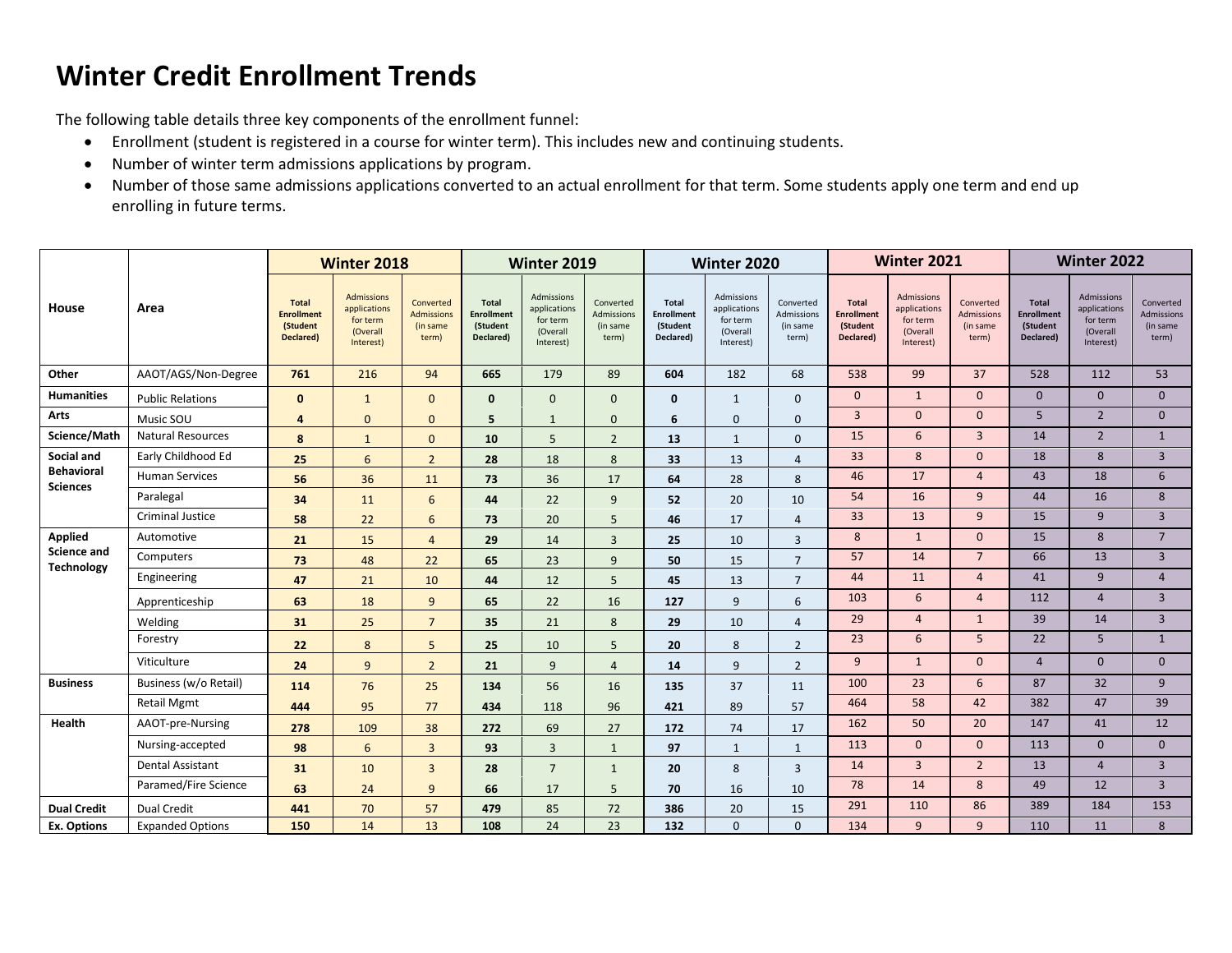# **FTE by Area**

The following FTE data is based on the courses students are enrolling in, not student major.

| <b>FTE</b>                        |        |             |         |         |         |  |  |  |
|-----------------------------------|--------|-------------|---------|---------|---------|--|--|--|
| Date of Report:                   | 2/5/18 | 2/11/19     | 2/10/20 | 2/22/21 | 2/18/22 |  |  |  |
| <b>ABS</b>                        | 94.58  | 89.03       | 120.89  | 47.79   | 29.53   |  |  |  |
| <b>CWT</b>                        | 6.87   | 22.36       | 15.92   | 9.49    | 20.93   |  |  |  |
| <b>Transfer</b>                   | 364.39 | 353.08      | 322.04  | 268.66  | 272.59  |  |  |  |
| Arts                              | 13.26  | 15.49       | 14.31   | 11.56   | 11.35   |  |  |  |
| <b>Communications Studies</b>     | 16.04  | 9.27        | 15.16   | 14.19   | 16.33   |  |  |  |
| <b>Early Childhood Education</b>  | 1.53   | 3.11        | 3.58    | 2.70    | 1.53    |  |  |  |
| Foreign languages                 | 8.89   | 9.32        | 7.33    | 6.13    | 4.75    |  |  |  |
| Health Human Performance          | 25.21  | 23.08       | 14.32   | 11.02   | 11.93   |  |  |  |
| <b>Human Services</b>             | 8.99   | 11.58       | 9.32    | 10.09   | 7.25    |  |  |  |
| Humanities                        | 59.14  | 54.03       | 49.22   | 48.96   | 41.26   |  |  |  |
| <b>Learning Skills</b>            | 5.29   | 8.85        | 5.93    | 4.97    | 5.28    |  |  |  |
| Mathematics                       | 79.67  | 67.88       | 62.2    | 42.77   | 52.71   |  |  |  |
| Music                             | 9.9    | 14.62       | 11.44   | 7.42    | 6.38    |  |  |  |
| <b>Physical Education</b>         | 6.87   | 12.54       | 11.17   | 8.74    | 12.51   |  |  |  |
| Science                           | 71.46  | 68.89       | 67.16   | 56.31   | 57.03   |  |  |  |
| <b>Social Sciences</b>            | 55.19  | 54.42       | 49.93   | 43.33   | 43.22   |  |  |  |
| <b>Theater Arts</b>               | 2.95   | $\mathbf 0$ | .97     | .47     | 1.06    |  |  |  |
|                                   |        |             |         |         |         |  |  |  |
| <b>CTE</b>                        | 201.29 | 240.79      | 208.45  | 197.83  | 203.83  |  |  |  |
| Apprenticeship                    | 12.96  | 12.9        | 13.14   | 10.29   | 11.43   |  |  |  |
| Auto                              | 7.66   | 10.95       | 8.92    | 3.69    | 9.61    |  |  |  |
| <b>Business</b>                   | 70.56  | 86.98       | 75.33   | 65.17   | 60.24   |  |  |  |
| Computer Science                  | 22.56  | 16.85       | 14.99   | 14.28   | 15.29   |  |  |  |
| <b>Criminal Justice</b>           | 7.76   | 7.83        | 6.88    | 4.34    | 5.18    |  |  |  |
| <b>Dental Assisting</b>           | 9.55   | 11.32       | 5.41    | 4.59    | 3.77    |  |  |  |
| <b>Emergency Medical Services</b> | 8.58   | 14.48       | 8.74    | 9.49    | 10.07   |  |  |  |
| Engineering                       | 11.36  | 10.57       | 8.21    | 9.73    | 8.15    |  |  |  |
| <b>Fire Science</b>               | 4.42   | 4.11        | 5.42    | 6.47    | 3.80    |  |  |  |
| NA/Nursing                        | 18.31  | 35.56       | 36.91   | 44.93   | 53.30   |  |  |  |
| Paralegal                         | 6.86   | 8.86        | 10.48   | 9.92    | 7.87    |  |  |  |
| Viticulture                       | 6.02   | 5.00        | 3.41    | 1.75    | 1.42    |  |  |  |
| Welding                           | 14.69  | 15.38       | 10.61   | 13.18   | 13.7    |  |  |  |
|                                   |        |             |         |         |         |  |  |  |
| Other                             | 18.93  | 4.98        | 12.25   | 12.23   | 17.4    |  |  |  |
| <b>Winter Totals</b>              | 686.06 | 710.24      | 679.55  | 536     | 544.01  |  |  |  |